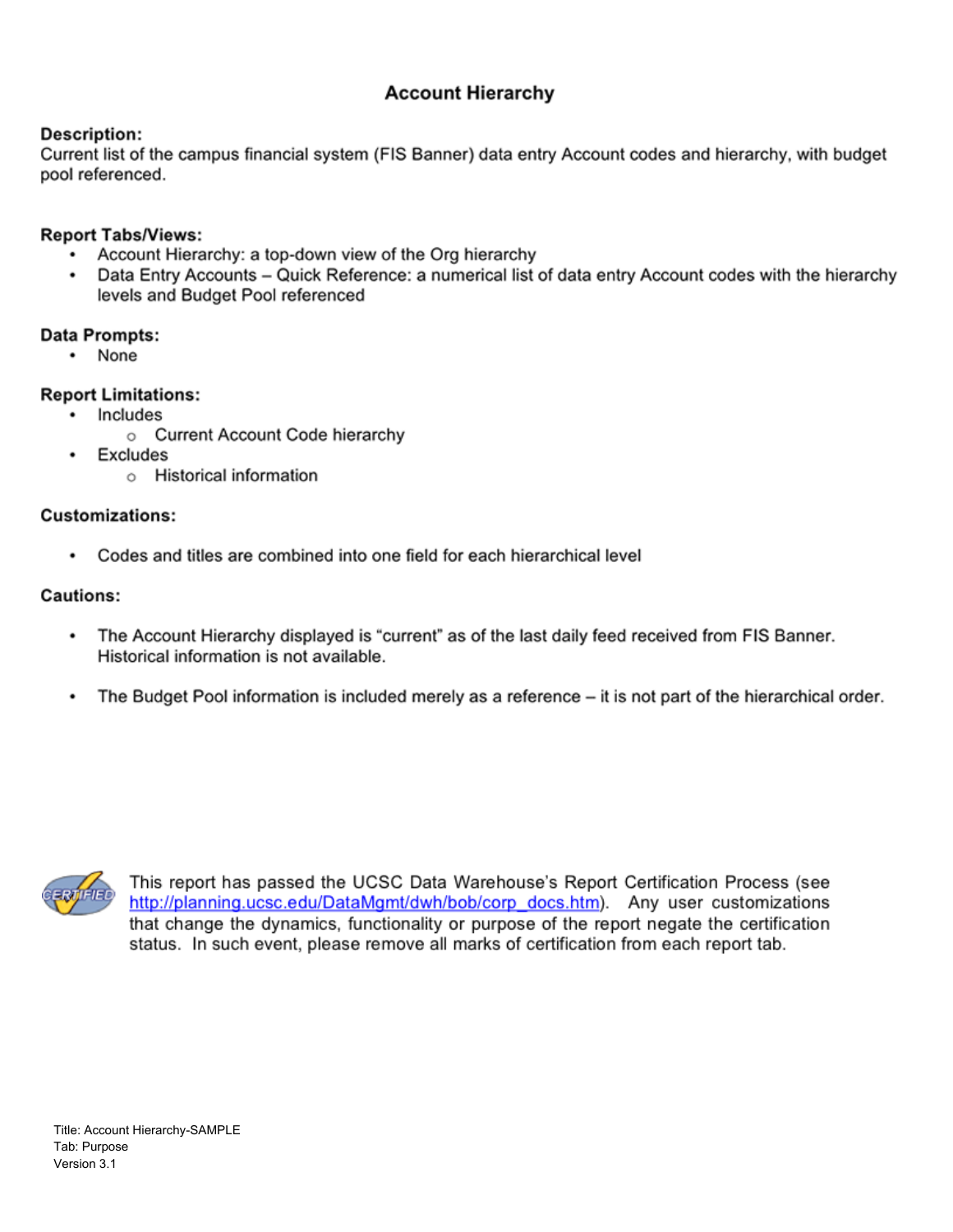| Lvl 1 | Lvl2                        | LvI3         | Lvl4 | LvI <sub>5</sub>          | LvI <sub>6</sub> | Pool | Data Entry Account Code and Title                                           |
|-------|-----------------------------|--------------|------|---------------------------|------------------|------|-----------------------------------------------------------------------------|
|       | 70 EXPENDITURES             |              |      |                           |                  |      |                                                                             |
|       | 71 NON-CAPITAL EXPENDITURES |              |      |                           |                  |      | <b>Small Sample for Demonstration</b>                                       |
|       |                             |              |      |                           |                  |      |                                                                             |
|       |                             | 010 SUPPLIES |      |                           |                  |      |                                                                             |
|       |                             |              |      | 0010 SUPPLIES & MATERIALS |                  |      |                                                                             |
|       |                             |              |      |                           |                  |      |                                                                             |
|       |                             |              |      |                           |                  |      |                                                                             |
|       |                             |              |      |                           |                  |      | B03000 NON-CAPITAL EXPENDITURE-BUDGET                                       |
|       |                             |              |      |                           |                  |      | 000010 SUPPLIES-NOT OTHERWISE CATEGORIZED                                   |
|       |                             |              |      |                           |                  |      | 000100 THEATRICAL MATERIALS & SUPPLIES<br>000150 PRODUCTION/EVENT MATERIALS |
|       |                             |              |      |                           |                  |      | 000200 EXHIBITION MATERIALS & SUPPLIES                                      |
|       |                             |              |      |                           |                  |      | 000250 BULK FOOD SUPPLIES                                                   |
|       |                             |              |      |                           |                  |      | 000300 OUTBOUND FREIGHT/MAILING COSTS                                       |
|       |                             |              |      |                           |                  |      | 000400 PAPER STOCK                                                          |
|       |                             |              |      |                           |                  |      | 000420 MUSICAL INSTRUMENTS                                                  |
|       |                             |              |      |                           |                  |      | 000440 ATHLETIC EQUIPMENT                                                   |
|       |                             |              |      |                           |                  |      | 000450 COSTUMES                                                             |
|       |                             |              |      |                           |                  |      | 000550 LIBRARY BOOK BINDING                                                 |
|       |                             |              |      |                           |                  |      | 000700 FERTILIZERS & PESTICIDES                                             |
|       |                             |              |      |                           |                  |      | 000760 TOOLS                                                                |
|       |                             |              |      |                           |                  |      | 000765 PARTS                                                                |
|       |                             |              |      |                           |                  |      | 001370 SHOP CHARGES                                                         |
|       |                             |              |      |                           |                  |      | 005000 MEDICAL SUPPLIES                                                     |
|       |                             |              |      |                           |                  |      | U0001A SUPPLIES-OTHER UD#A                                                  |
|       |                             |              |      |                           |                  |      | U0001B SUPPLIES-OTHER UD#B                                                  |
|       |                             |              |      |                           |                  |      | U0001C SUPPLIES-OTHER UD#C                                                  |
|       |                             |              |      |                           |                  |      | U0001D SUPPLIES-OTHER UD#D                                                  |
|       |                             |              |      |                           |                  |      | U0001E SUPPLIES-OTHER UD#E                                                  |
|       |                             |              |      |                           |                  |      | U0001F SUPPLIES-OTHER UD#F                                                  |
|       |                             |              |      |                           |                  |      | U0001G SUPPLIES-OTHER UD#G                                                  |
|       |                             |              |      |                           |                  |      | U0001H SUPPLIES-OTHER UD#H                                                  |
|       |                             |              |      |                           |                  |      | U0001I SUPPLIES-OTHER UD#I                                                  |
|       |                             |              |      |                           |                  |      | U0001J SUPPLIES-OTHER UD#J                                                  |
|       |                             |              |      |                           |                  |      | U0030A SUPPLIES-FREIGHT/SHIPPING UD#A                                       |
|       |                             |              |      |                           |                  |      | U0030B SUPPLIES-FREIGHT/SHIPPING UD#B                                       |